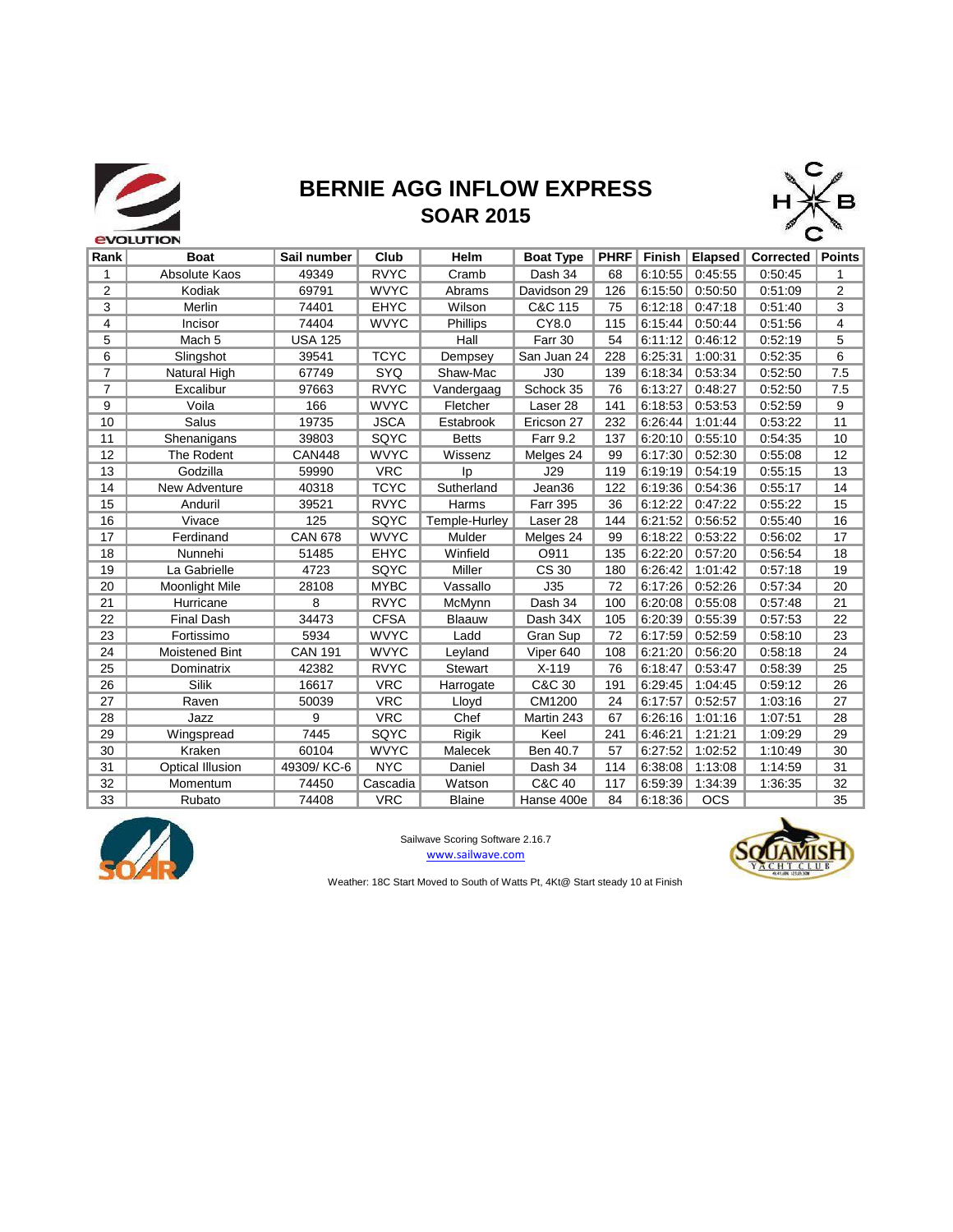

### **SOAR 2015 Long Course**



|                | <b><i><u>EVOLUTION</u></i></b> |                       |                |             | Start Time 11:06:05 |                  |             |                  |                |                           |                |
|----------------|--------------------------------|-----------------------|----------------|-------------|---------------------|------------------|-------------|------------------|----------------|---------------------------|----------------|
| Rank           | <b>Course</b>                  | <b>Boat</b>           | Sail number    | Club        | Helm                | <b>Boat Type</b> | <b>PHRF</b> | Finish           | <b>Elapsed</b> | <b>Corrected   Points</b> |                |
| 1              | Long Course                    | Moistened Bint        | <b>CAN 191</b> | <b>WVYC</b> | Levland             | Viper 640        | 108         | 14:55:09         | 3:49:04        | 3:57:05                   | 1              |
| $\overline{c}$ | Long Course                    | The Rodent            | <b>CAN448</b>  | <b>WVYC</b> | Wissenz             | Melges 24        | 99          | 14:52:00         | 3:45:55        | 3:57:14                   | $\overline{2}$ |
| 3              | Long Course                    | Mach 5                | <b>USA 12</b>  | <b>RVYC</b> | Hall                | Farr 30          | 54          | 14:35:58 3:29:53 |                | 3:57:40                   | 3              |
| 4              | Long Course                    | Ferdinand             | <b>CAN 678</b> | <b>WVYC</b> | Mulder              | Melges 24        | 99          | 14:53:35         | 3:47:30        | 3:58:54                   | 4              |
| 5              | Long Course                    | Excalibur             | 97663          | <b>RVYC</b> | Vandergaag          | Schock 35        | 76          | 14:50:03         | 3:43:58        | 4:04:16                   | 5              |
| 6              | Long Course                    | Fortissimo            | 5934           | <b>WVYC</b> | Ladd                | Gran Sup         | 72          | 14:49:51         | 3:43:46        | 4:05:41                   | 6              |
| $\overline{7}$ | Long Course                    | Absolute Kaos         | 49349          | <b>RVYC</b> | Cramb               | Dash 34          | 68          | 14:54:27         | 3:48:22        | 4:12:27                   | $\overline{7}$ |
| 8              | Long Course                    | Anduril               | 39521          | <b>RVYC</b> | Harms               | <b>Farr 395</b>  | 36          | 14:45:29         | 3:39:24        | 4:16:30                   | 8              |
| 9              | Long Course                    | Raven                 | 50039          | <b>VRC</b>  | Lloyd               | CM1200           | 24          | 14:45:52         | 3:39:47        | 4:22:37                   | 9              |
| 10             | Long Course                    | <b>Natural High</b>   | 67749          | <b>SYQ</b>  | Shaw-Mac            | J30              | 139         | 15:41:02         | 4:34:57        | 4:31:12                   | 10             |
| 11             | Long Course                    | Voila                 | 166            | <b>WVYC</b> | <b>Fletcher</b>     | Laser 28         | 141         | 15:45:48         | 4:39:43        | 4:35:04                   | 11             |
| 12             | Long Course                    | Kodiak                | 69791          | <b>WVYC</b> | Abrams              | Davidson 29      | 126         | 15:46:22         | 4:40:17        | 4:42:01                   | 12             |
| 13             | Long Course                    | Incisor               | 74404          | <b>WVYC</b> | Phillips            | CY8.0            | 115         | 15:42:53         | 4:36:48        | 4:43:20                   | 13             |
| 14             | Long Course                    | Vivace                | 125            | SQYC        | Temple-Hurley       | Laser 28         | 144         | 15:56:35         | 4:50:30        | 4:44:23                   | 14             |
| 15             | Long Course                    | <b>Final Dash</b>     | 34473          | <b>CFSA</b> | Blaauw              | Dash 34X         | 105         | 15:42:23         | 4:36:18        | 4:47:21                   | 15             |
| 16             | Long Course                    | Optical Illusion      | 49309/KC-6     | <b>NYC</b>  | Daniel              | Dash 34          | 114         | 15:48:40         | 4:42:35        | 4:49:43                   | 16             |
| 17             | Long Course                    | Merlin                | 74401          | <b>EHYC</b> | Wilson              | C&C 115          | 75          | 15:32:26         | 4:26:21        | 4:50:58                   | 17             |
| 18             | Long Course                    | Rubato                | 74408          | <b>VRC</b>  | <b>Blaine</b>       | Hanse 400e       | 84          | 15:37:51         | 4:31:46        | 4:52:28                   | 18             |
| 19             | Long Course                    | New Adventure         | 40318          | <b>TCYC</b> | Sutherland          | Jean36           | 122         | 15:55:46         | 4:49:41        | 4:53:18                   | 19             |
| 20             | Long Course                    | Godzilla              | 59990          | <b>VRC</b>  | lp                  | J29              | 119         | 15:55:04         | 4:48:59        | 4:53:57                   | 20             |
| 21             | Long Course                    | Dominatrix            | 42382          | <b>RVYC</b> | Stewart             | $X-119$          | 76          | 15:40:02         | 4:33:57        | 4:58:46                   | 21             |
| 22             | Long Course                    | <b>Moonlight Mile</b> | 28108          | <b>MYBC</b> | Vassallo            | <u>J35</u>       | 72          | 15:43:24         | 4:37:19        | 5:04:29                   | 22             |
| 23             | Long Course                    | Jalepeno              | 3              | SQYC        | <b>Chelswick</b>    | M242             | 154         | 16:26:11         | 5:20:06        | 5:08:42                   | 24             |
| 24             | Long Course                    | Hurricane             | 8              | <b>RVYC</b> | McMynn              | Dash 34          | 100         | 16:02:33         | 4:56:28        | 5:10:49                   | 25             |
| 25             | Long Course                    | Shenanigans           | 39803          | SQYC        | <b>Betts</b>        | <b>Farr 9.2</b>  | 137         | 16:25:08 5:19:03 |                | 5:15:39                   | 23             |
| 26             | Long Course                    | Nunnehi               | 51485          | <b>EHYC</b> | Winfield            | O911             | 135         | 16:24:14 5:18:09 |                | 5:15:43                   | 26             |
| 27             | Long Course                    | Kraken                | 60104          | <b>WVYC</b> | <b>Malecek</b>      | Ben 40.7         | 57          | 15:50:09         | 4:44:04        | 5:20:00                   | 27             |
| 28             | Long Course                    | Momentum              | 74450          | Cascadia    | Watson              | C&C 40           | 117         |                  |                | <b>FOC</b>                | 28             |
| 29             | Long Course                    | Jazz                  | 9              | <b>VRC</b>  | Chef                | Martin 243       | 67          |                  | <b>RET</b>     |                           | 30             |



Sailwave Scoring Software 2.16.7 www.sailwave.com



Course Shorted: Start- Marks 1,2 - Finsh@3

Weather- 12Kts @ Start, Light Patches WP to 5 Coves, 10-12@ Defense decreasing through the day, occasional rain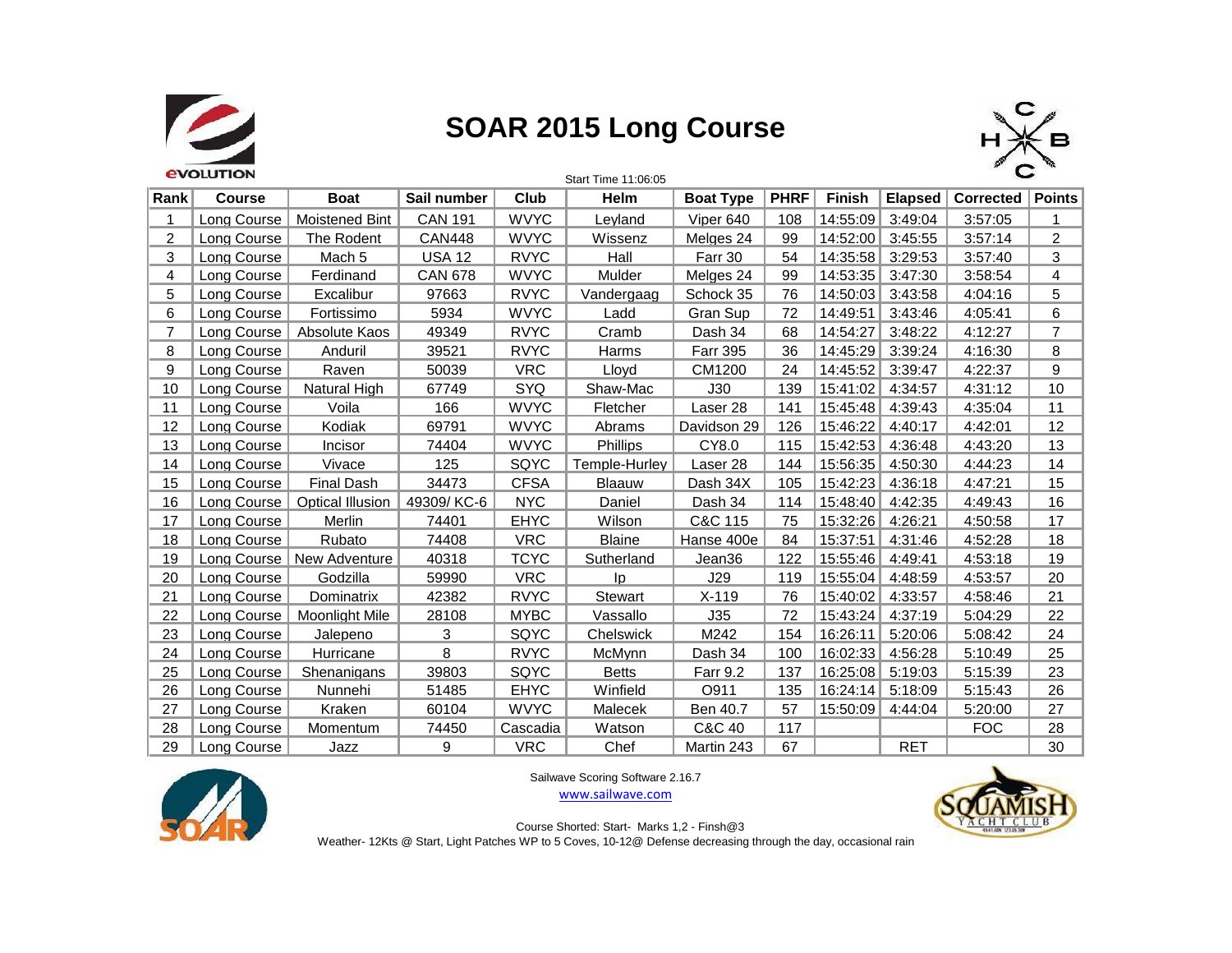

## **SOAR 2015 Short Course**



|      | <b>EVOLUTION</b>    |              |             |             | START 11:16:05 AM |                  |             |               | ՝          |           |                       |  |
|------|---------------------|--------------|-------------|-------------|-------------------|------------------|-------------|---------------|------------|-----------|-----------------------|--|
| Rank | <b>Course</b>       | <b>Boat</b>  | Sail number | Club        | Helm              | <b>Boat Type</b> | <b>PHRF</b> | <b>Finish</b> | Elapsed    | Corrected | <sup>∖</sup> Points ∖ |  |
|      | Short Course        | <b>Silik</b> | 16617       | <b>VRC</b>  | Harrogate         | C&C 30           | 191         | 15:33:39      | 4:17:34    | 3:55:28   |                       |  |
| 2    | <b>Short Course</b> | Slingshot    | 39541       | TCYC        | Dempsey           | San Juan 24      | 228         | 16:03:22      | 4:47:17    | 4:09:39   | 2                     |  |
| 3    | <b>Short Course</b> | Salus        | 19735       | <b>JSCA</b> | Estabrook         | Ericson 27       | 232         | 16:47:56      | 5:31:51    | 4:46:50   | 3                     |  |
| 4    | <b>Short Course</b> | La Gabrielle | 4723        | SQYC        | <b>Miller</b>     | CS 30            | 180         | 16:27:51      | 5:11:46    | 4:49:30   | 4                     |  |
| 5    | <b>Short Course</b> | Alida        | 33          | SQYC        | Nilsen            | H355             | 150         | 16:40:24      | 5:24:19    | 5:14:38   | 5                     |  |
| 6    | <b>Short Course</b> | Lucille      | N33         | <b>GSC</b>  | Tack              | <b>New</b>       | 183         | 16:28:33      | <b>RET</b> |           | 8                     |  |
| 6    | <b>Short Course</b> | Wingspread   | 74452       | SQYC        | <b>Rigik</b>      | Keel             | 241         |               | <b>RET</b> |           | 8                     |  |



Sailwave Scoring Software 2.16.7 www.sailwave.com

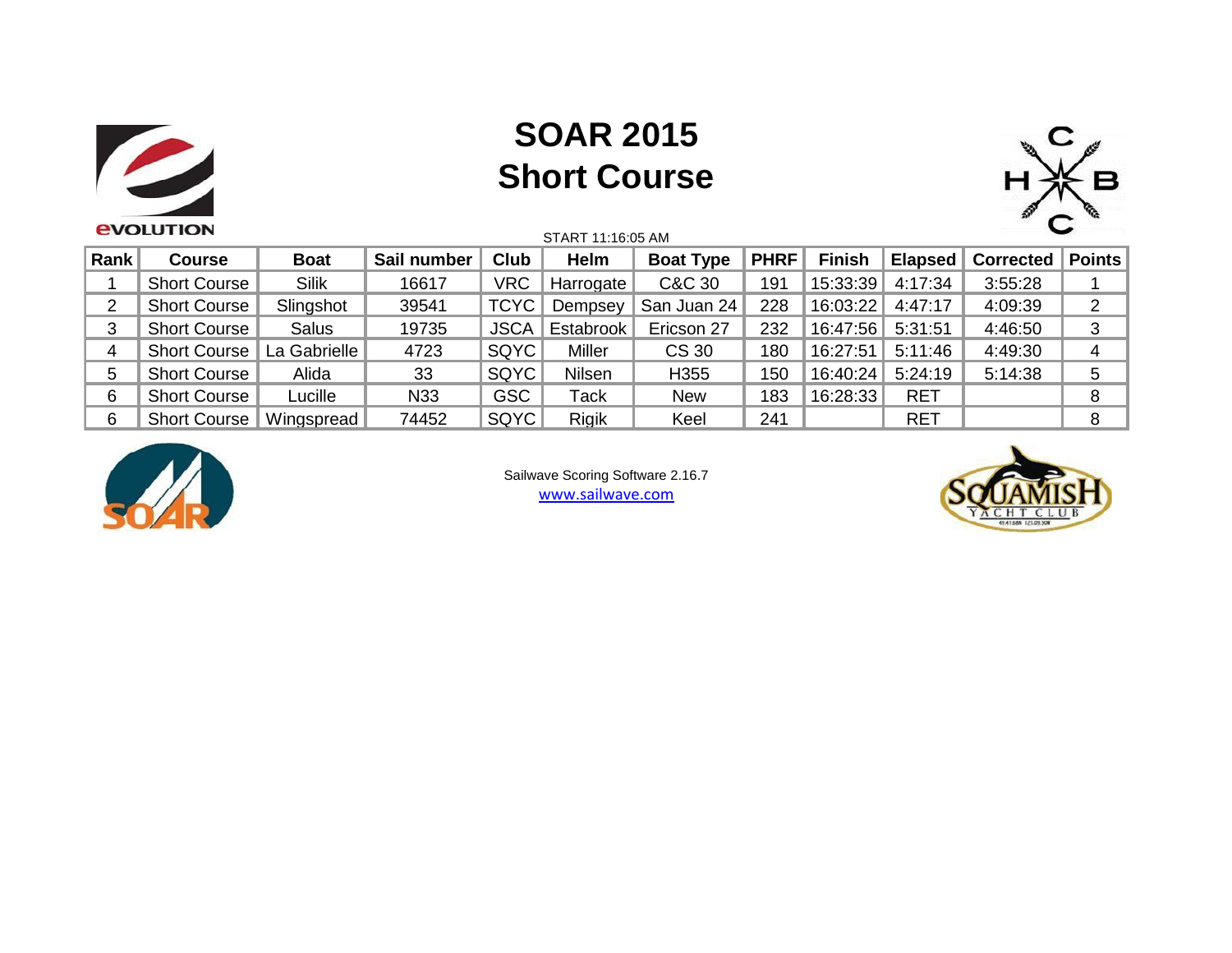

### **SOAR 2015 Divisions**



| <b>A Division</b> |  |
|-------------------|--|
|                   |  |

| Rank | Course      | <b>Division</b> | <b>Boat</b> | Sail number   | <b>Club</b> | <b>Helm</b> | <b>Boat Type</b> | <b>PHRF</b> | <b>Finish</b>      | Elapsed $\parallel$ | <b>Corrected</b> |
|------|-------------|-----------------|-------------|---------------|-------------|-------------|------------------|-------------|--------------------|---------------------|------------------|
|      | Long Course |                 | Mach 5      | <b>USA 12</b> | <b>RVYC</b> | Hall        | Farr 30          | 54          | 14:35:58   3:29:53 |                     | 3:57:40          |
|      | Long Course |                 | Anduril     | 39521         | <b>RVYC</b> | Harms       | <b>Farr 395</b>  | 36          | 14:45:29   3:39:24 |                     | 4:16:30          |
|      | Long Course |                 | Raven       | 50039         | <b>VRC</b>  | Lloyd       | CM1200           | 24          | 14:45:52 3:39:47   |                     | 4:22:37          |
|      | Long Course |                 | Kraken      | 60104         | <b>WVYC</b> | Malecek     | Ben 40.7         | 57          | 15:50:09           | 4:44:04             | 5:20:00          |
|      | Long Course |                 | Jazz        |               | <b>VRC</b>  | Chef        | Martin 243       | 67          |                    | <b>RET</b>          |                  |

#### **B Division**

| Rank | Course      | <b>Division</b> | <b>Boat</b>    | Sail number | <b>Club</b> | Helm           | <b>Boat Type</b> | <b>PHRF</b> | <b>Finish</b> | <b>Elapsed</b> | <b>Corrected</b> |
|------|-------------|-----------------|----------------|-------------|-------------|----------------|------------------|-------------|---------------|----------------|------------------|
|      | Long Course | B               | Excalibur      | 97663       | <b>RVYC</b> | Vandergaag     | Schock 35        | 76          | 14:50:03      | 3:43:58        | 4:04:16          |
|      | Long Course | B               | Fortissimo     | 5934        | <b>WVYC</b> | Ladd           | Gran Sup         | 72          | 14:49:51      | 3:43:46        | 4:05:41          |
|      | Long Course | В               | Merlin         | 74401       | <b>EHYC</b> | Wilson         | C&C 115          | 75          | 15:32:26      | 4:26:21        | 4:50:58          |
|      | Long Course | B               | Rubato         | 74408       | VRC         | <b>Blaine</b>  | Hanse 400e       | 84          | 15:37:51      | 4:31:46        | 4:52:28          |
|      | Long Course | B               | Dominatrix     | 42382       | <b>RVYC</b> | <b>Stewart</b> | $X-119$          | 76          | 15:40:02      | 4:33:57        | 4:58:46          |
|      | Long Course | в               | Moonlight Mile | 28108       | <b>MYBC</b> | Vassallo       | J35              | 72          | 15:43:24      | 4:37:19        | 5:04:29          |

#### **C Division**

| Rank | Course      | <b>Division</b> | <b>Boat</b>    | Sail number    | <b>Club</b> | Helm            | <b>Boat Type</b> | <b>PHRF</b> | <b>Finish</b>      | <b>Elapsed</b> | <b>Corrected</b> |
|------|-------------|-----------------|----------------|----------------|-------------|-----------------|------------------|-------------|--------------------|----------------|------------------|
|      | Long Course | ◡               | Moistened Bint | <b>CAN 191</b> | <b>WVYC</b> | Leyland         | Viper 640        | 108         | 14:55:09           | 3:49:04        | 3:57:05          |
|      | Long Course |                 | The Rodent     | <b>CAN448</b>  | <b>WVYC</b> | Wissenz         | Melges 24        | 99          | 14:52:00           | 3:45:55        | 3:57:14          |
|      | Long Course |                 | Ferdinand      | <b>CAN 678</b> | <b>WVYC</b> | Mulder          | Melges 24        | 99          | 14:53:35   3:47:30 |                | 3:58:54          |
|      | Long Course |                 | Incisor        | 74404          | <b>WVYC</b> | <b>Phillips</b> | CY8.0            | 115         | 15:42:53           | 4:36:48        | 4:43:20          |
|      | Long Course |                 | Godzilla       | 59990          | <b>VRC</b>  | Ip              | J29              | 119         | 15:55:04           | 4:48:59        | 4:53:57          |
|      | Long Course |                 | Momentum       | 74450          | Cascadia    | Watson          | C&C 40           | 117         |                    |                | <b>FOC</b>       |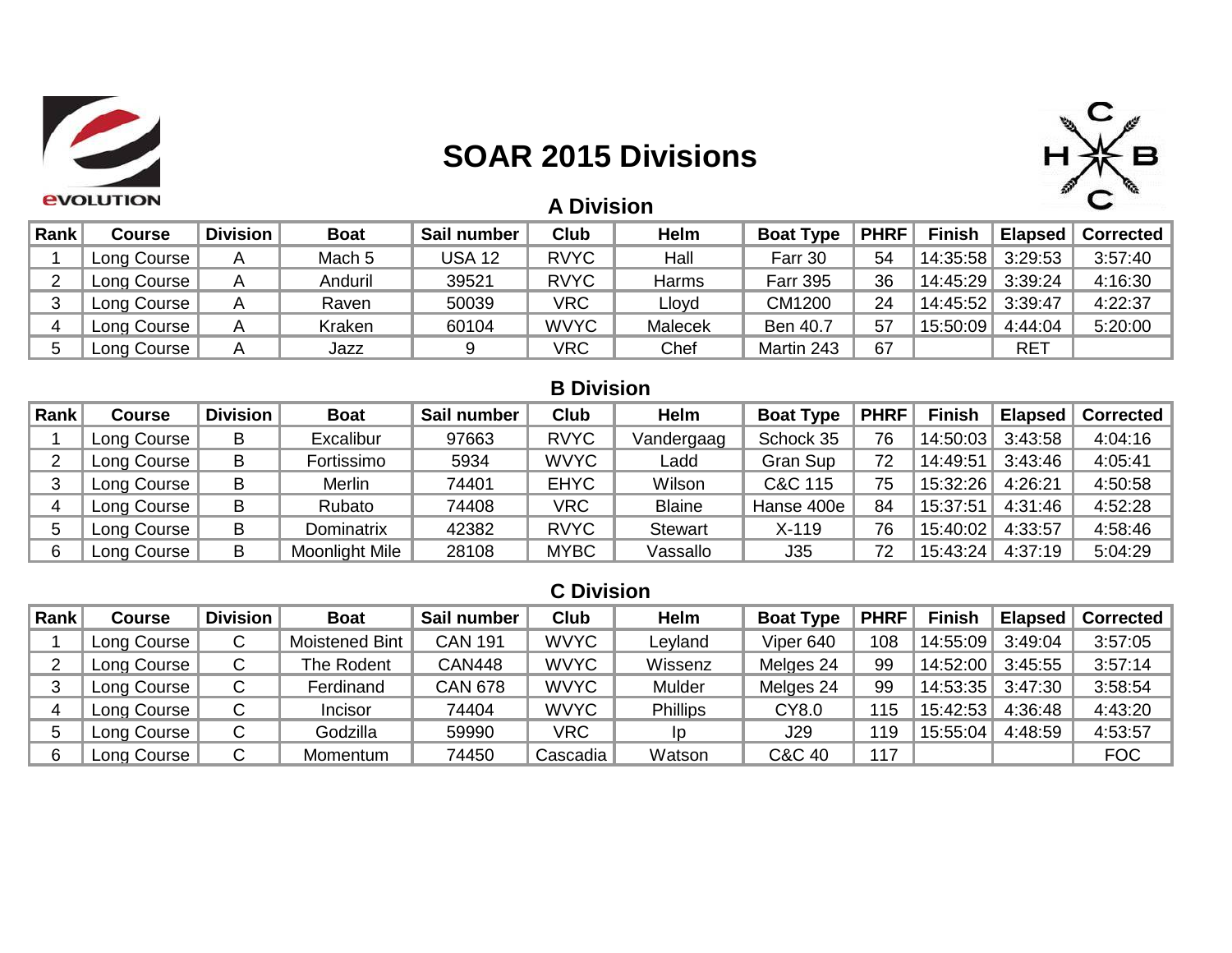|      | <b>D</b> Division |                 |               |             |             |               |                  |             |               |                |                  |  |  |  |
|------|-------------------|-----------------|---------------|-------------|-------------|---------------|------------------|-------------|---------------|----------------|------------------|--|--|--|
| Rank | Course            | <b>Division</b> | <b>Boat</b>   | Sail number | <b>Club</b> | Helm          | <b>Boat Type</b> | <b>PHRF</b> | <b>Finish</b> | <b>Elapsed</b> | <b>Corrected</b> |  |  |  |
|      | Long Course       | D               | Natural High  | 67749       | <b>SYQ</b>  | Shaw-Mac      | J30              | 139         | 15:41:02      | 4:34:57        | 4:31:12          |  |  |  |
|      | Long Course       | D               | Voila         | 166         | <b>WVYC</b> | Fletcher      | Laser 28         | 141         | 15:45:48      | 4:39:43        | 4:35:04          |  |  |  |
| 3    | Long Course       | D               | Kodiak        | 69791       | <b>WVYC</b> | Abrams        | Davidson 29      | 126         | 15:46:22      | 4:40:17        | 4:42:01          |  |  |  |
|      | Long Course       | D               | Vivace        | 125         | SQYC        | Temple-Hurley | Laser 28         | 144         | 15:56:35      | 4:50:30        | 4:44:23          |  |  |  |
| 5    | Long Course       | D               | New Adventure | 40318       | <b>TCYC</b> | Sutherland    | Jean36           | 122         | 15:55:46      | 4:49:41        | 4:53:18          |  |  |  |
| 6    | Long Course       | D               | Jalepeno      |             | SQYC        | Chelswick     | M242             | 154         | 16:26:11      | 5:20:06        | 5:08:42          |  |  |  |
|      | Long Course       | D.              | Shenanigans   | 39803       | SQYC        | <b>Betts</b>  | <b>Farr 9.2</b>  | 137         | 16:25:08      | 5:19:03        | 5:15:39          |  |  |  |
| 8    | Long Course       | D               | Nunnehi       | 51485       | <b>EHYC</b> | Winfield      | O911             | 135         | 16:24:14      | 5:18:09        | 5:15:43          |  |  |  |

#### **Dash Division**

| Rank | Course      | <b>Division</b> | <b>Boat</b>       | Sail number | <b>Club</b> | <b>Helm</b> | <b>Boat Type</b> | <b>PHRF</b> | Finish             | Elapsed | <b>Corrected</b> |
|------|-------------|-----------------|-------------------|-------------|-------------|-------------|------------------|-------------|--------------------|---------|------------------|
|      | Long Course | Dash            | Absolute Kaos     | 49349       | <b>RVYC</b> | Cramb       | Dash 34          | 68          | 14:54:27           | 3:48:22 | 4:12:27          |
|      | Long Course | Dash            | <b>Final Dash</b> | 34473       | CFSA        | Blaauw      | Dash 34X         | 105         | 15:42:23   4:36:18 |         | 4:47:21          |
|      | Long Course | Dash            | Optical Illusion  | 49309/ KC-6 | <b>NYC</b>  | Daniel      | Dash 34          | 114         | 15:48:40   4:42:35 |         | 4:49:43          |
|      | Long Course | Dash            | Hurricane         |             | <b>RVYC</b> | McMynn      | Dash 34          | 100         | 16:02:33           | 4:56:28 | 5:10:49          |



Sailwave Scoring Software 2.9.7 www.sailwave.com

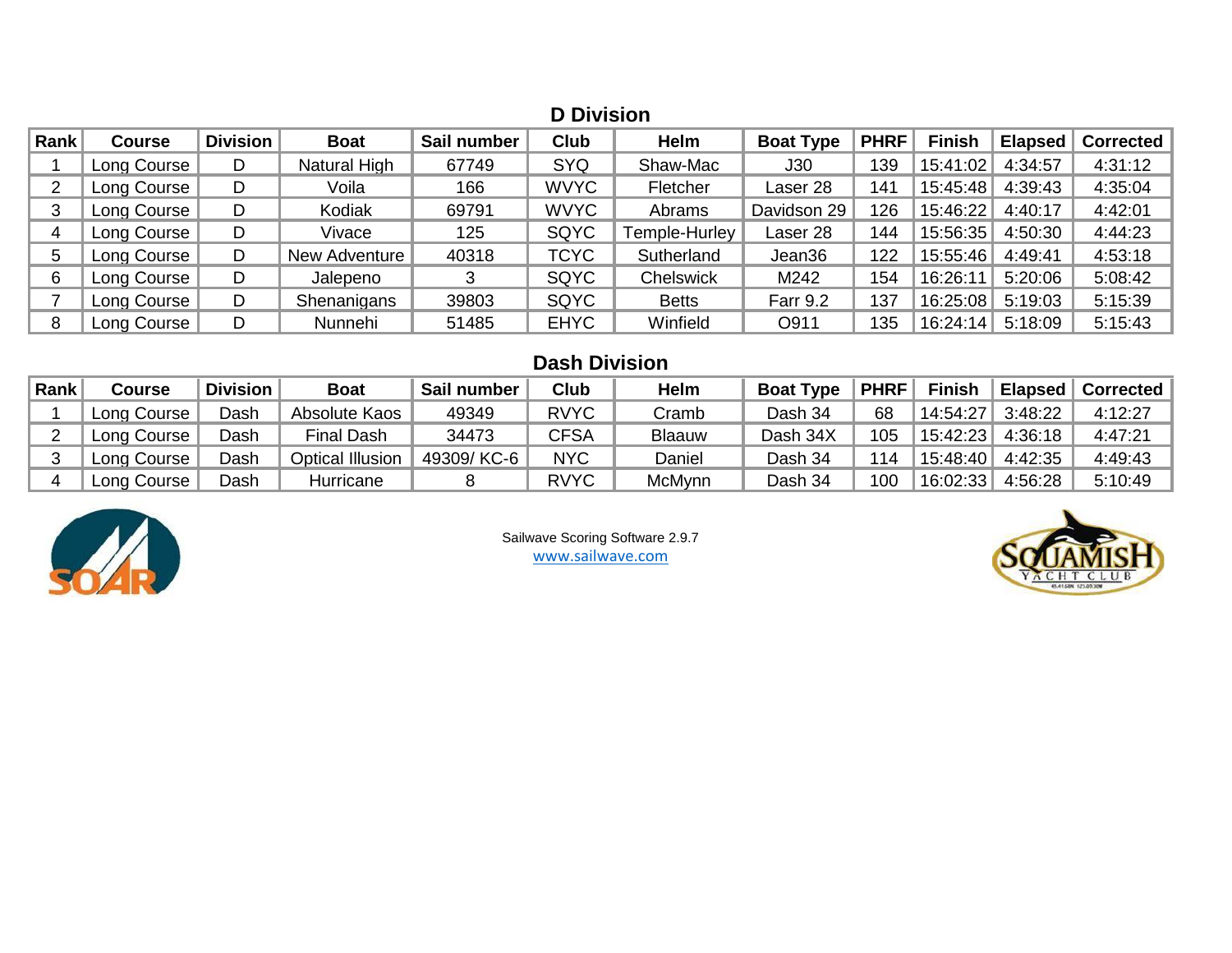

### **HANG OVER (Return Race)**



|                | evolution         |                |             |                 |                  |             |               |                |                  |               |
|----------------|-------------------|----------------|-------------|-----------------|------------------|-------------|---------------|----------------|------------------|---------------|
| Rank           | <b>Boat</b>       | Sail number    | Club        | Helm            | <b>Boat Type</b> | <b>PHRF</b> | <b>Finish</b> | <b>Elapsed</b> | <b>Corrected</b> | <b>Points</b> |
|                | Absolute Kaos     | 49349          | <b>RVYC</b> | Cramb           | Dash 34          | 68          | 11:45:10      | 0:40:10        | 0:44:24          | 2             |
| $\overline{2}$ | Fortissimo        | 5934           | <b>WVYC</b> | Ladd            | Gran Sup         | 72          | 11:45:32      | 0:40:32        | 0:44:30          | 3             |
| 3              | Kodiak            | 69791          | <b>WVYC</b> | Abrams          | Davidson 29      | 126         | 11:49:42      | 0:44:42        | 0:44:59          | 4             |
| 4              | Rubato            | 74408          | <b>VRC</b>  | <b>Blaine</b>   | Hanse 400e       | 84          | 11:47:34      | 0:42:34        | 0:45:49          | 5             |
| 5              | Slingshot         | 39541          | <b>TCYC</b> | Dempsey         | San Juan 24      | 228         | 11:58:09      | 0:53:09        | 0:46:11          | 6             |
| 6              | Ferdinand         | <b>CAN 678</b> | <b>WVYC</b> | Mulder          | Melges 24        | 99          | 11:49:06      | 0:44:06        | 0:46:19          | 7             |
| 7              | Raven             | 50039          | <b>VRC</b>  | Lloyd           | CM1200           | 24          | 11:44:26      | 0:39:26        | 0:47:07          | 8             |
| 8              | New Adventure     | 40318          | <b>TCYC</b> | Sutherland      | Jean36           | 122         | 11:53:03      | 0:48:03        | 0:48:39          | 9             |
| 8              | Incisor           | 74404          | <b>WVYC</b> | <b>Phillips</b> | CY8.0            | 115         | 11:47:35      | <b>SCP</b>     | 0:43:35          | 9             |
| 10             | The Rodent        | <b>CAN448</b>  | <b>WVYC</b> | Wissenz         | Melges 24        | 99          | 11:51:30      | 0:46:30        | 0:48:50          | 10            |
| 11             | Salus             | 19735          | <b>JSCA</b> | Estabrook       | Ericson 27       | 232         | 12:01:56      | 0:56:56        | 0:49:13          | 11            |
| 12             | Merlin            | 74401          | <b>EHYC</b> | Wilson          | C&C 115          | 75          | 11:50:35      | 0:45:35        | 0:49:48          | 12            |
| 13             | Dominatrix        | 42382          | <b>RVYC</b> | <b>Stewart</b>  | $X-119$          | 76          | 11:51:00      | 0:46:00        | 0:50:10          | 13            |
| 14             | Godzilla          | 59990          | <b>VRC</b>  | Ip              | J29              | 119         | 11:54:35      | 0:49:35        | 0:50:26          | 14            |
| 15             | Anduril           | 39521          | <b>RVYC</b> | Harms           | <b>Farr 395</b>  | 36          | 11:48:54      | 0:43:54        | 0:51:19          | 15            |
| 16             | <b>Silik</b>      | 16617          | <b>VRC</b>  | Harrogate       | C&C 30           | 191         | 12:02:38      | 0:57:38        | 0:52:41          | 16            |
| 17             | Kraken            | 60104          | <b>WVYC</b> | Malecek         | Ben 40.7         | 57          | 11:53:59      | 0:48:59        | 0:55:11          | 17            |
| 18             | Nunnehi           | 51485          | <b>EHYC</b> | Winfield        | O911             | 135         | 12:01:50      | 0:56:50        | 0:56:24          | 18            |
| 19             | Alida             | 33             | SQYC        | Nilsen          | H355             | 150         | 12:04:34      | 0:59:34        | 0:57:47          | 19            |
| 20             | Mach <sub>5</sub> | <b>USA 12</b>  | <b>RVYC</b> | Hall            | Farr 30          | 54          | 11:56:40      | 0:51:40        | 0:58:30          | 20            |

Final Results as of July 28 2012 Protest Resolved



Sailwave Scoring Software 2.9.7 www.sailwave.com



Weather, 7tks At Start, 5Kt at Watts Point Finish very flat water